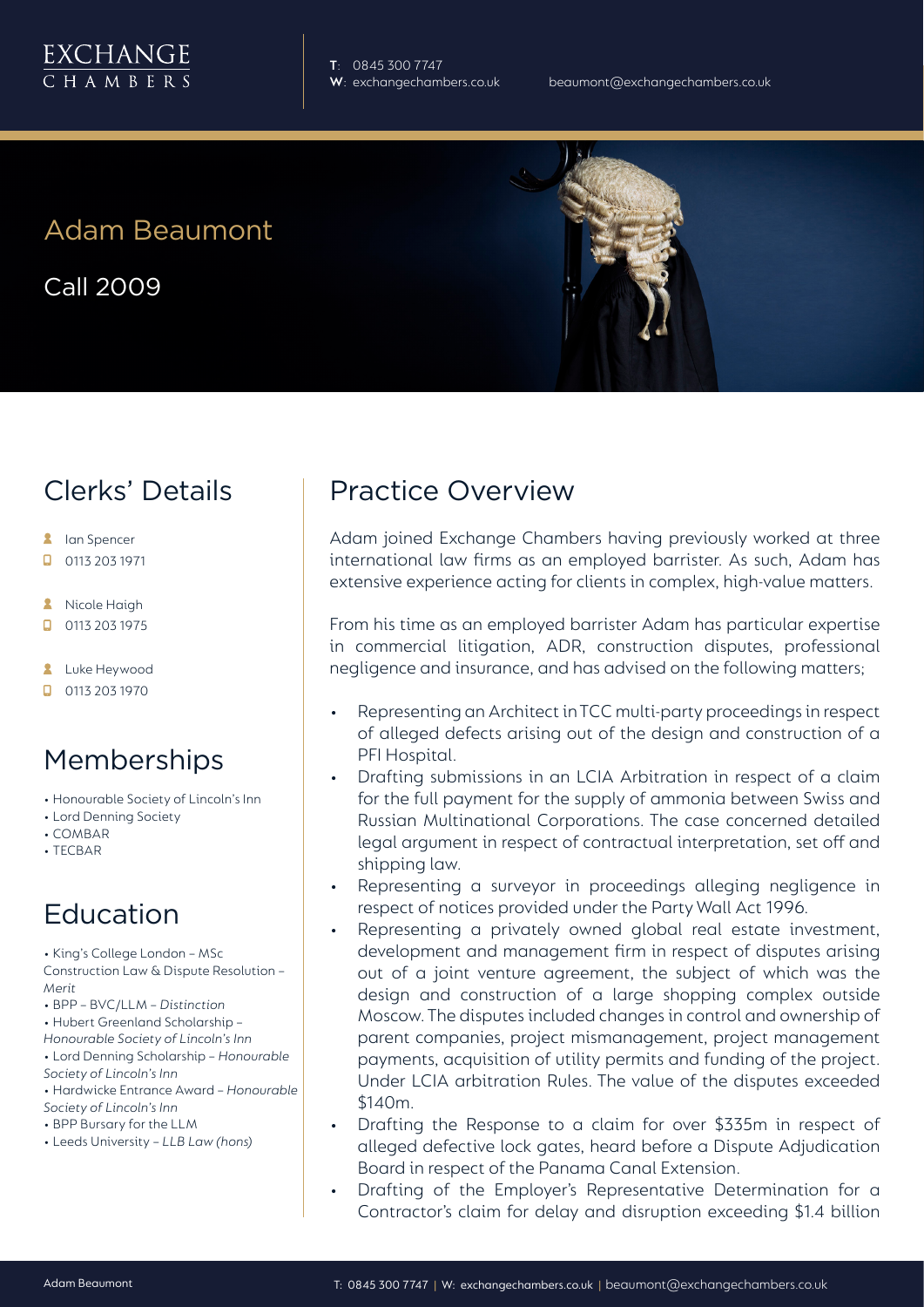

(Panama Canal Extension).

- Representing an Architect in proceedings, including mediation, relating to the design and construction of a hospital wing in Sheffield. The claim related to the negligent approval of compensation events. Successfully settled at mediation.
- Providing advice to Insurers regarding coverage relating to the alleged defective design of a balcony system installed at luxury apartments in London.
- Providing coverage advice to Insurers in respect of an operators all risk policy and the temporary shutdown of a wind turbine due to flooding.
- Drafting the Notice, Referral and all subsequent submissions for an Adjudication that included issues arising out of the construction of an anaerobic digestion facility. Adjudication included issues of legislative interpretation, DSEAR and IGEM guidance and contractual interpretation.
- Drafting Response and Rejoinder to an Adjudication in respect of the recovery of a part of the Retention. Matter involved legal analysis of the interim payment mechanism and issues of contractual interpretation and jurisdictional challenges.
- Advising a Local Authority as to claims brought by the contractor in respect of losses allegedly exceeding £100m following the completion of a large scale PFI Infrastructure Project. Claims involved delay and disruption and acceleration and required detailed analysis of the contractual matrix.